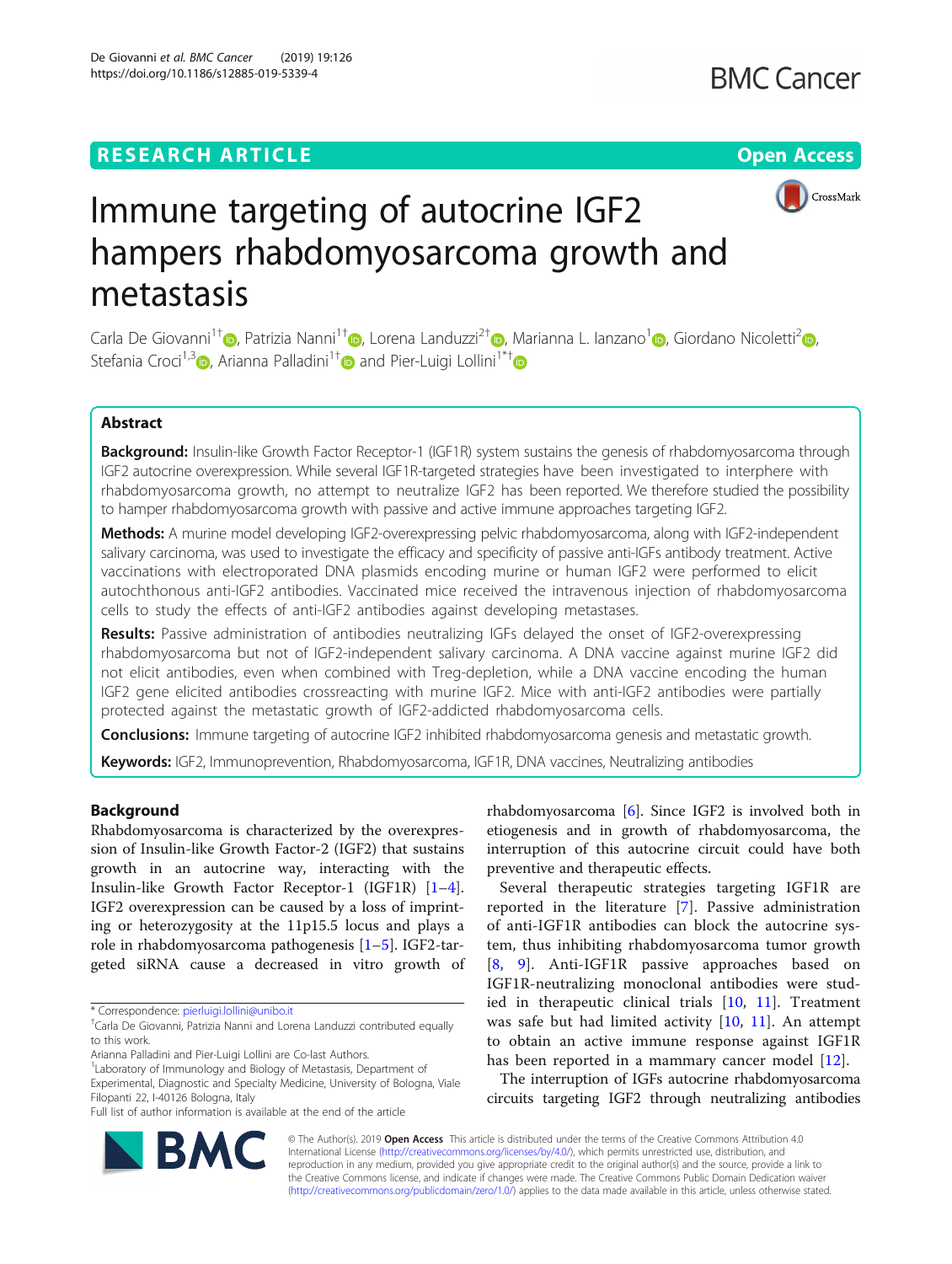was not studied so far. Immune targeting of IGFs has been reported in a few non-rhabdomyosarcoma experimental models in which IGFs played a role [\[13](#page-6-0)–[16\]](#page-6-0). Therapeutic approaches showed some effectiveness of anti-IGFs antibodies against growth of human xenograft models of prostatic cancer bone metastases [[13](#page-6-0)] and of colorectal cancer metastasis [[14](#page-6-0), [16\]](#page-6-0), whereas a preventive effect was exerted by anti-IGFs antibodies against development of intestinal polyps in the  $Apc<sup>min</sup>$  murine model [\[15](#page-6-0)]. Primary prevention of rhabdomyosarcoma could have a very limited field of application, restricted to some genetic syndromes with high incidence of rhabdomyosarcoma [[17](#page-6-0)]. Prevention of metastasis development after primary cancer surgery could have a major impact in rhabdomyosarcoma survival.

In this paper we investigated passive or active immune neutralization of IGF2 to interrupt IGF2-based autocrine circuits in experimental models of rhabdomyosarcoma.

# **Methods**

# Mice, cells and treatments

In our animal facilities BALB/c p53+/− female mice (BALB/cJ-Trp53tm1Tyj, purchased from The Jackson Laboratory, Bar Harbor, MI) were crossed with BALB/c HER2/neu transgenic male mice [[18](#page-6-0)], carrying a mutant rat Neu oncogene under control of a MMTV-LTR. Mice bearing the p53<sup>+/-</sup>/Neu<sup>+/-</sup> genotype (referred to as BALB-p53Neu) were selected by PCR genotyping. Male BALB-p53Neu mice develop salivary gland carcinomas and IGF2-overexpressing pelvic rhabdomyosarcomas in urethral tissue proximal to bladder at about 13–15 weeks of age [[19\]](#page-6-0). Wild-type BALB/c AnNCrlBR (BALB/c) were purchased from Charles River Italy.

The following cell lines were used throughout the study: RMSp53Neu-5, derived from a rhabdomyosarcoma of BALB-p53Neu male mice [[19\]](#page-6-0); TS/A, derived from a mammary carcinoma arisen in a BALB/c female retired breeder mouse [[20\]](#page-6-0). Adherent cell cultures were grown in Dulbecco's MEM supplemented with 10–20% Fetal Bovine Serum. For anchorage independent growth, cells were seeded at 1000 or 2000  $\text{cell/cm}^2$  in 6-well Multiwell plates in culture medium supplemented with 0.33% agar (Sea-Plaque™ Agarose, Lonza) over an underlayer of 0.5% agar medium. The IGF1R kinase inhibitor NVP-AEW541 (kindly provided by Novartis Pharma, Basel, Switzerland) was added to medium at doses ranging 0.1 to 3 μM. Controls contained vehicle alone (DMSO). Colonies were counted after 17–22 days.

Vaccinated  $(n=5)$  and control mice  $(n=6)$  were challenged with murine rhabdomyosarcoma cells RMSp53Neu-5 administered by intravenous injection  $(3 \times 10^5 \text{ cells in } 0.4 \text{ ml})$ PBS). Four weeks after, mice were euthanized with inhalation of carbon dioxide, and killing was completed by cervical dislocation. Mice were subjected to an accurate necropsy, their lungs were fixed in Fekete's solution and metastases were counted under a dissection microscope.

# Monoclonal antibodies against IGFs

Monoclonal antibodies neutralizing IGFs (kindly provided by Kyowa Hakko Kirin Co, Tokyo, Japan) were KM1468 (rat IgG2b, neutralizes human IGF1 and IGF2 and murine IGF2 but not murine IGF1 and human insulin) and KM3168 (rat IgG2a, neutralizes human and murine IGF1, but not human and murine IGF2 and insulin) [\[15\]](#page-6-0). BALB-p53Neu male mice at a pre-neoplastic stage (5–6 weeks of age) were randomized based on the weeks of age to three experimental groups: control and two doses of a mixture of IGFs MAbs KM1468 and KM3168 (0.2 and 1 μg/g for each antibody). Mice received two administrations per week in the site of onset of rhabdomyosarcoma for a total of 18 injections. Control group received only vehicle (phosphate-buffered saline). Mice were monitored twice weekly for tumor growth by palpation. Tumor growth was periodically monitored through measure of diameters  $(a =$  maximal tumor diameter and  $b =$  major tumor diameter perpendicular to *a*) with calipers; tumor volumes were calculated as  $\pi[\sqrt{(a \times b)}]^3/6$  as reported in [\[21](#page-6-0)]. Mice were euthanized as above according to the criteria for standardized and measurable humane endpoints approved by the Institutional Animal Care and Use Committee of the University of Bologna. Time to sacrifice was assumed as overall survival.

# Plasmids, transfections and DNA vaccinations

Plasmidic pBLAST49-derived expression vectors for murine IGF2 (p-mIGF2) and human IGF2 (p-hIGF2), as well as the empty vector pBLAST49-mcs, were purchased from InvivoGen (San Diego, USA). For transient transfection of TS/A cells, 24 h after seeding cells were transfected with 1 μg of plasmid coding for mIGF2 or hIGF2 and with 2.5 μl of Lipofectamine 2000 (Thermo Fisher Scientific) according to the manufacturer protocol. Supernatants were collected after 72 h culture, and release of mIGF2 or hIGF2 was determined by ELISA using DuoSet Elisa Development system (R&D Systems, Inc., Minneapolis, USA). For IGF1R silencing two siRNA, siRNA-R1 and siRNA-R4 (Qiagen, Milan, Italy) directed against two different regions of IGF1R transcript, were used and compared to control siRNA not homologous to any mouse mRNA [[22,](#page-6-0) [23\]](#page-6-0). Cells were cultured for 48 h in the presence of siRNA at 40 nM concentration using Oligofectamine (Thermo Fischer Scientific) as transfection agent (0,8%). Then cells were harvested and reseeded in medium containing 0.33% agar without siRNA over a 0.5% agar underlayer medium. Colony growth was monitored weekly and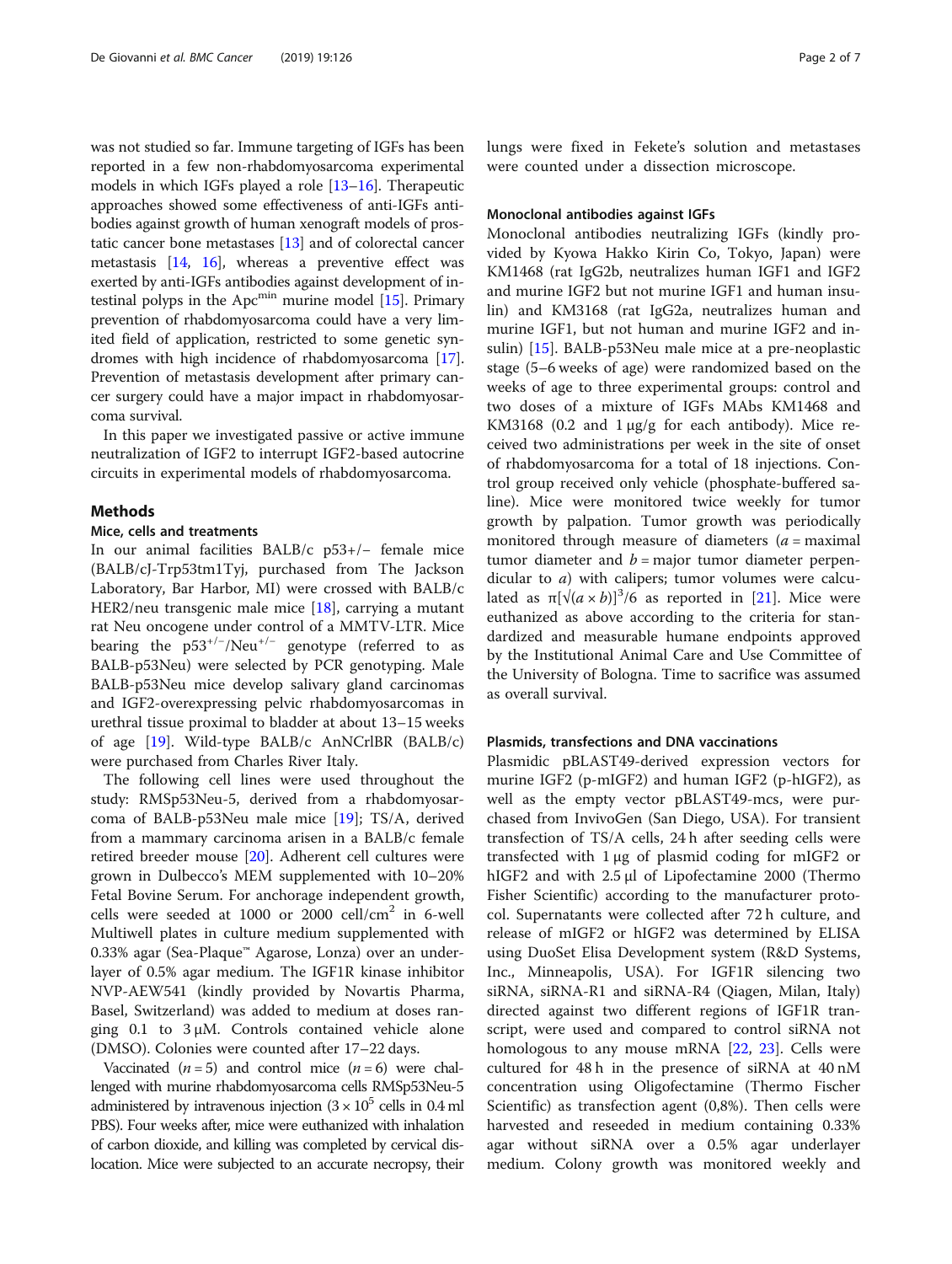determined by counting at low magnification (25×) 14 days after seeding.

Largescale production and purification of the plasmids were performed with EndoFree Plasmid Giga kits (QIA-GEN, Valencia, CA, USA). Anesthetized BALB/c mice (8–10 weeks-old) received DNA vaccination through the injection into the tibial muscles of 50 μg of plasmid diluted to a final volume of 40 μl (20 μl in each muscle through a 28-gauge needle) in final concentrations of 0.9% NaCl and 6 mg/ml polyglutamate. Immediately thereafter electroporation was performed: two square wave, 25-ms, 375 V/cm pulses were generated with a T830 electroporator (BTX, San Diego, CA, USA) [\[21](#page-6-0)]. Vaccination was repeated after 2, 6 and 8 weeks, for a total of 4 vaccinations. In some experiments, the first two vaccinations were preceeded by Treg depletion at day − 1, through the intraperitoneal injection of 500 μl anti-CD25 PC61 monoclonal antibody, kindly provided by Dr. Silvano Ferrini, Istituto Nazionale per la Ricerca sul Cancro, Genoa [[24\]](#page-6-0).

## Immune response

Mice were routinely bled via the tail vein and serum samples were stored frozen at − 80 °C. Production of anti-IGF2 antibodies was analyzed by Western Blot. One μg of recombinant mouse or human IGF2 (R&D System) was run on a 20% polyacrylamide gel. After blocking, membranes were cutted and incubated with serum of vaccinated or untreated mice diluted 1:100 in blocking buffer. Monoclonal rat anti-IGF2 antibody (clone #122404, R&D Systems, Inc., Minneapolis, USA), that shows cross-reactivity with recombinant human/mouse IGF2, was used as positive control at the concentration of 1.7 μg/ml.

A specific Enzyme-Linked Immunosorbent Assay (ELISA) to evaluate the levels of anti-IGF2 antibodies was performed as follows: Thermo Scientific Immunoplate Nunc Maxisorp 96-well microplates (Cole-Parmer North America, Vernon Hills, CA, USA) were coated with recombinant mouse or human IGF2 at 2 μg/ml in 100 μl by overnight incubation. After blocking in Plasma Sample diluent 2x (ImmunoChemistry Technologies) + PBS 0.05% Tween20 and washing incubations, sera of vaccinated or untreated mice were added at 1:100 dilution in blocking buffer. Serum samples obtained after the fourth vaccination were used. Reaction was revealed by adding secondary goat anti-mouse immunoglobulin G (IgG)-peroxidase conjugated antibody (1:10000 dilution; Calbiochem, San Diego, CA, USA) and then 3,3′,5,5′-tetramethylbenzidine peroxidase substrate (Thermo Scientific, Rockford, IL, USA). Then 0.18 M sulfuric acid was added to stop the reaction. Absorbance at 450 nm and 620 nm was determined through an ELISA microreader (Tecan Systems, San Jose, CA, USA). Mouse monoclonal

anti-human IGF2 antibody, clone 75,015.11, (R&D Systems, Inc., Minneapolis, USA), which shows 100% cross-reactivity with murine IGF2, was used to set up a standard curve run in parallel (0.05 to 200 ng/ml).

# Statistical analysis

Differences in tumor-free survival curves were analyzed by the Mantel-Haenszel test. Antibody levels were compared by the Student's t test or the nonparametric Wilcoxon test. Metastases number were compared by the nonparametric Wilcoxon test.

# Results

# Autocrine IGF2 circuit in the BALB-p53Neu murine model of rhabdomyosarcoma

BALB-p53Neu male mice, which carry a p53 null allele and a HER2/neu heterozygous transgene, develop pelvic rhabdomyosarcomas, at a median age of 14 weeks, along with almost concomitant salivary gland carcinomas [\[19](#page-6-0)]. We previously found that rhabdomyosarcomas, but not salivary gland carcinomas, overexpressed IGF2 concomitant to membrane IGF1R, thus suggesting that, like the human counterpart, experimental rhabdomyosarcoma could harbor an autocrine IGF circuit [[19\]](#page-6-0). To verify the IGF2 dependence of such murine rhabdomyosarcoma model, we obtained a rhabdomyosarcoma cell line (RMSp53Neu-5) and we treated it in vitro with NVP-AEW541, a small molecule inhibitor of IGF1R, or with specific siRNAs (Fig. [1](#page-3-0)). Both treatments inhibited the 3D growth of RMSp53Neu-5 cells, thus confirming the existence of an autocrine loop acting through IGF1R.

# Prevention of rhabdomyosarcoma by passive administration of anti-IGFs antibodies

To test whether immune targeting of the autocrine IGF loop might affect rhabdomyosarcoma onset, we treated young, tumor-free BALB-p53Neu male mice with antibodies against IGFs. These mice develop almost simultaneously IGF2-dependent rhabdomyosarcoma and IGF2 independent salivary carcinoma, thus allowing to evaluate the specificity of anti-IGFs treatment. Schedules and doses of antibodies were chosen as reported in non-rhabdomyosarcoma models, where pharmacokinetics data were also reported  $[13-15]$  $[13-15]$  $[13-15]$  $[13-15]$  $[13-15]$ . Passive administration of anti-IGFs antibodies caused a dose-related delay in the onset of rhabdomyosarcoma (Fig. [2a](#page-3-0)), while onset of salivary carcinoma was unaffected (Fig. [2](#page-3-0)b). The significant increase in the overall survival was likely due to the delayed rhabdomyosarcoma onset (Fig. [2](#page-3-0)c). Due to the early onset of spontaneous tumors and to the early upregulation of IGF2 in preneoplastic urethral tissue [\[25\]](#page-6-0), BALB-p53Neu mice entered the treatment at young age (5–6 weeks) and were treated up to 14 weeks of age, therefore treatment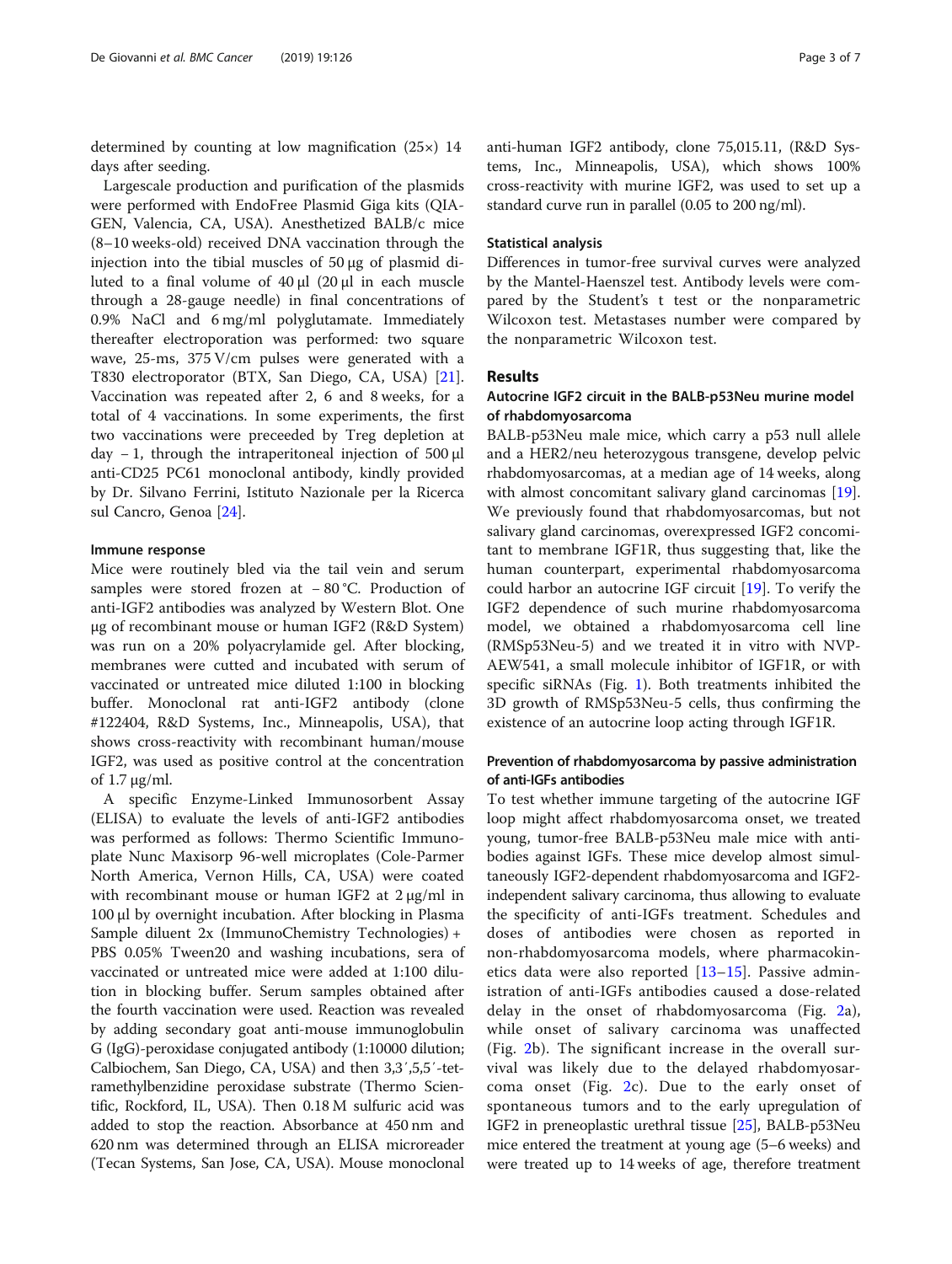<span id="page-3-0"></span>

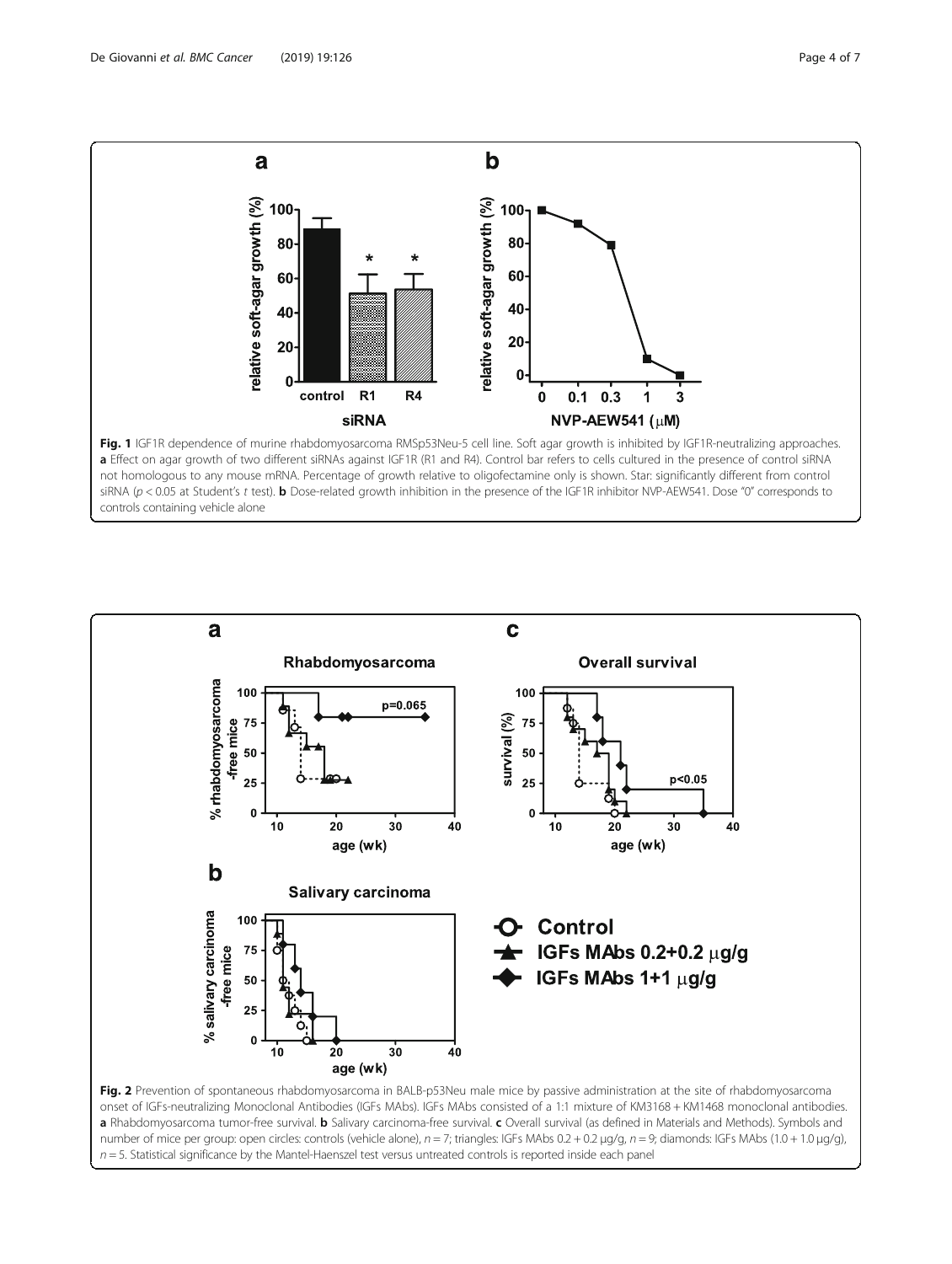Table 1 Expression vectors for IGF2 and ability to transfer IGF2 expression in TS/A murine cell line

| Expression<br>vectors | IGF <sub>2</sub><br>gene | Transgene expression in 72 h<br>culture (pg/ml in ELISA assay) |                   |
|-----------------------|--------------------------|----------------------------------------------------------------|-------------------|
|                       |                          | mIGF <sub>2</sub>                                              | hIGF <sub>2</sub> |
| p-BLAST               | none                     | 35                                                             | $\left( \right)$  |
| p-mIGF2               | murine                   | 740                                                            | n.d.              |
| p-hIGF2               | human                    | n.d.                                                           | 2337              |
| and a standard and    |                          |                                                                |                   |

 $n.d. = not done$ 

coincided with the period of weight gain. No side effect was observed and weight gain throughout the treatment was about 22% in all the experimental groups (data not shown), according to data obtained with a non-rhabdomyosarcoma model [[15](#page-6-0)].

# Induction and effectiveness of antibodies against IGF2

The induction of antibodies against mIGF2 should depend upon the breakage of tolerance against a self-molecule. We used as DNA vaccines two expression plasmids carrying murine or human IGF2 gene isoform, the latter case to take advantage of a possible adjuvant effect of the xenogeneic, even though highly homologous, molecule [\[26](#page-6-0)]. These vectors were able to induce good IGF2 expressions in a murine recipient cell line

Vaccination with DNA carrying the murine IGF2 isoform (mIGF2) did not elicit antibodies, even when combined with Treg depletion. No protection against intravenous challenge with RMS-p53neu5 cells was induced as well (data not shown).

DNA vaccine for the human IGF2 isoform was able to elicit anti-hIGF2 antibodies which at least partially recognized the murine IGF2 isoform (Fig. 3a). ELISA assay confirmed that the majority of vaccinated mice produced anti-hIGF2 antibodies (Fig. 3b) which also recognized mIGF2 (Fig. 3c). Two mice vaccinated with control p-BLAST vector displayed an over-threshold reactivity against hIGF2, but they were devoid of any reactivity against mIGF2. Mice vaccinated with hIGF2 DNA, producing antibodies cross-reacting with mIGF2, were partially protected from a subsequent injection of RMSp53Neu-5 rhabdomyosarcoma cells, showing a significant 60% decrease in the number of lung metastases when compared with untreated controls (Fig. 3d).



blot analysis of sera from BALB/c mice untreated or subjected to DNA vaccination and electroporation with empty vector (p-BLAST) or p-hIGF2 (two independent mice are shown). For each mouse, sera were used to stain mIGF2 protein (left lane) or hIGF2 protein (right lane). **b** ELISA assay for anti-hIGF2 antibodies in sera from BALB/c mice untreated (open circles) or vaccinated with empty vector (open triangles) or with p-hIGF2 (closed triangles). Dashed line: sensitivity threshold as determined by the level of untreated mice. c ELISA assay for anti-mIGF2 antibodies. Symbols as in panel b. d Prevention of RMSp53Neu-5-induced metastasis in mice vaccinated with the empty vector (open triangles,  $n = 12$ ) or with the p-hIGF2 plasmid (closed triangles,  $n = 8$ ) and electroporated. Two similar experiments were pooled. Significance of difference of hIGF2-vaccinated mice versus mock-vaccinated (empty plasmid) was calculated with the non-parametric Wilcoxon test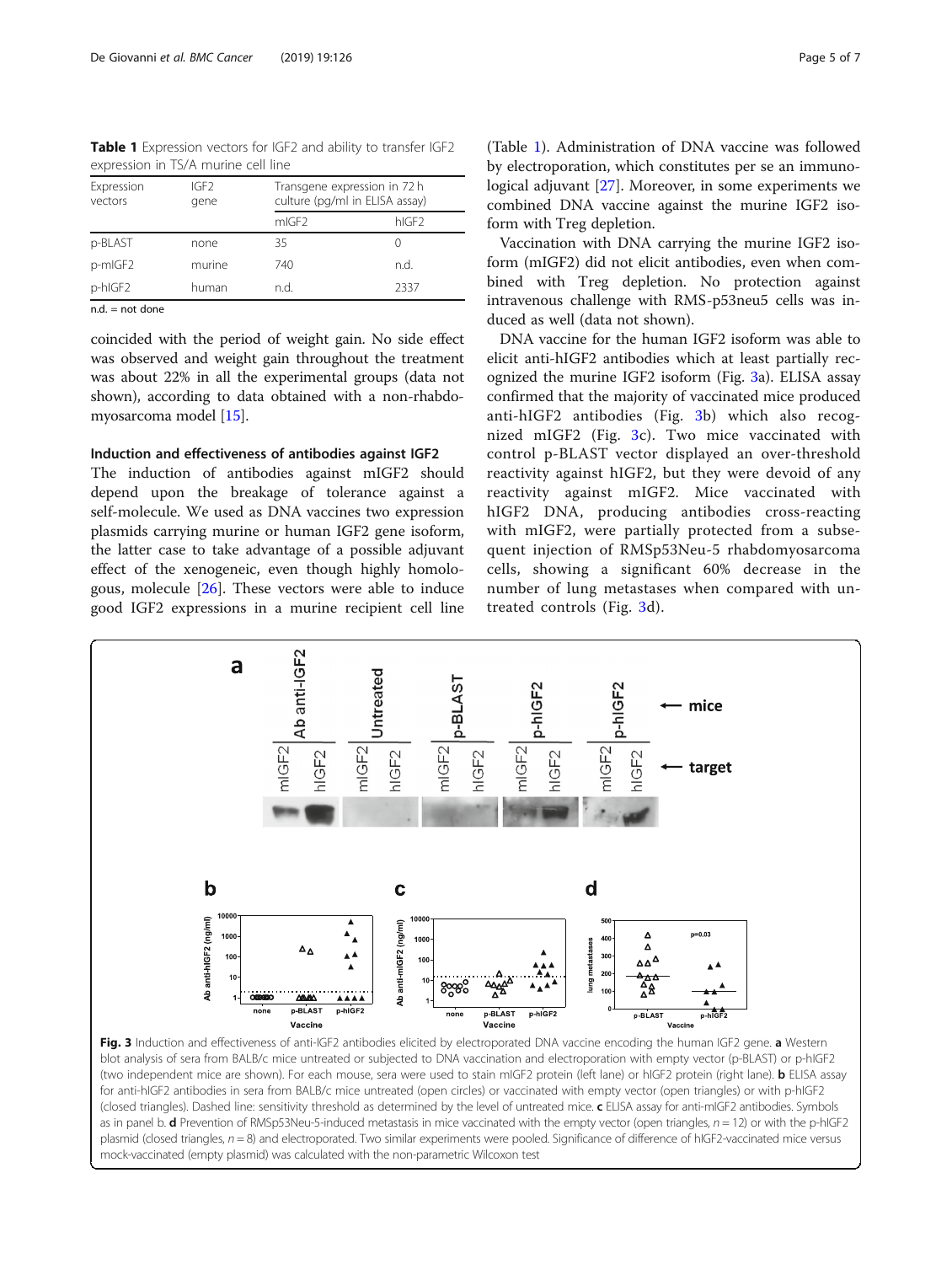# **Discussion**

In this paper we investigated the possibility to exploit immunity to interrupt the IGF2-autocrine system involved in the genesis and growth of rhabdomyosarcoma.

Rhabdomyosarcoma is an IGF2-dependent tumor, due to the autocrine overexpression of IGF2 [\[4](#page-6-0)]. Both experimental and clinical studies have been performed concerning therapeutic opportunities targeting IGF1R [[8,](#page-6-0) [10](#page-6-0)]. Since prevention is generally more effective than cure [[28](#page-6-0)–[31\]](#page-6-0), we tried to exploit immune approaches to prevent IGF1R-dependent carcinogenic process. As a model of spontaneous rhabdomyosarcoma we used male mice with p53-KO and transgenic for rat HER2 (BALB-p53- Neu). These mice develop at early age pelvic rhabdomyosarcomas with IGF2 overexpression, almost concomitantly to IGF2-independent salivary gland carcinomas [\[19\]](#page-6-0). The predictable site of onset, a peculiarity of this rhabdomyosarcoma murine model, allowed either the local preventive treatment with neutralizing antibodies and an easy monitoring of tumor onset. In BALB-p53Neu mice carcinogenesis was reported to be partially prevented by anti-HER2/ neu cell or DNA vaccines [\[32,](#page-6-0) [33](#page-6-0)].

We showed here for the first time that immune targeting of the autocrine IGF2 delayed IGF1R-dependent rhabdomyosarcoma genesis. Our results confirm the anti-tumor immune targeting of IGFs reported in a few other experimental models, both in preventive and in therapeutic approaches  $[13-16]$  $[13-16]$  $[13-16]$ . The passive administration of anti-IGFs antibodies was able to delay the onset of rhabdomyosarcoma in BALB-p53Neu mice. Neither off-target effects towards the IGF2-independent salivary carcinoma nor systemic effects on mice growth were observed. Prevention of rhabdomyosarcoma was dose-dependent, confirming our previous studies on cancer immunoprevention showing that a high and prolonged level of antibodies was essential to obtain a maximal preventive effect [[34\]](#page-6-0). Since a high and prolonged level of antibodies is a hard goal to obtain with passive administration, we investigated the possibility to induce in the host itself the production of antibodies neutralizing IGF2.

We used DNA vaccines according to protocols previously found successful against HER2/neu, also combined with adjuvant stimuli, such as a Treg-depleting treatment [\[24](#page-6-0)], or the use of xenogeneic antigens [\[35](#page-6-0)]. While DNA vaccines easily induced high-level anti-HER2 antibodies, they mostly failed when applied to IGF2. Reasons for this difference could be a leaky tolerance to a transgene (HER2/neu), or, in alternative, the importance of the IGF1R-based system that evolved as a tightly tolerized system [[36\]](#page-6-0).

While DNA vaccine for murine IGF2 did not succeed in eliciting antibodies, DNA vaccination with the highly homologous human IGF2 elicited antibodies recognizing murine IGF2. Mice with autochthonously produced anti-IGF2 antibodies were partially protected from an intravenous challenge with IGF2-overexpressing murine rhabdomyosarcoma cells. The use of xenogeneic gene for DNA vaccine has been reported as an adjuvant for tolerance breakage in other systems [\[35](#page-6-0), [37\]](#page-6-0).

# **Conclusions**

The immune targeting of IGF2 can hamper both the onset and the metastatic growth of IGF1R-addicted rhabdomyosarcoma. IGF2 is a new target which could be neutralized by immune approaches in prevention and therapy of rhabdomyosarcoma.

#### Abbreviations

BALB-p53Neu: Mice bearing the p53<sup>+/-</sup>/Neu<sup>+/-</sup> genotype; IGF1R: Insulin-like Growth Factor receptor-1; IGF2: Insulin-like Growth Factor-2; IGFs: Insulin-like Growth Factors; MAb: Monoclonal Antibody

## Acknowledgements

Monoclonal antibodies neutralizing IGFs were kindly provided by Kyowa Hakko Kirin Co, Tokyo, Japan. Anti-CD25 PC61 monoclonal antibody was kindly provided by Dr. S. Ferrini, Istituto Nazionale per la Ricerca sul Cancro, Genoa, Italy. The IGF1R kinase inhibitor NVP-AEW541 was kindly provided by Novartis Pharma, Basel, Switzerland. This paper is dedicated to the memory of Giorgio Prodi, thirty years after his untimely death.

## Funding

This study was supported by grants from the Italian Association for Cancer Research (AIRC) (IG15324 to P-L. Lollini), the Department of Experimental, Diagnostic and Specialty Medicine of the University of Bologna (DIMES) ("Pallotti" Fund) and the University of Bologna. Funding bodies have no role in the design of the study and collection, analysis and interpretation of data and in writing the manuscript.

#### Availability of data and materials

All data generated or analysed during this study are included in this published article.

#### Authors' contributions

CDG, PN, LL, AP and PLL designed the experiments; LL, MLI, GN, SC and AP performed the experiments; CDG, PN and PLL wrote the manuscripts. All authors read and approved the final manuscript.

#### Ethics approval

All animal experiments were performed according to European directive 2010/63/UE and Italian law (DL 26/2014). Experimental protocols were reviewed and approved by the Institutional Animal Care and Use Committee ("Comitato per il Benessere Animale") of the University of Bologna, and the Italian Ministry of Health with letters n. 71,674-x/6, 12,511-x/10 and 4783-X/10 (supervisor: Prof. Patrizia Nanni). The principles of Reduction, Refinement and Replacement (the "three Rs") have been applied to all animal experiments.

#### Consent for publication

Not applicable for this study.

#### Competing interests

The authors declare that they have no competing interests.

### Publisher's Note

Springer Nature remains neutral with regard to jurisdictional claims in published maps and institutional affiliations.

#### Author details

<sup>1</sup> Laboratory of Immunology and Biology of Metastasis, Department of Experimental, Diagnostic and Specialty Medicine, University of Bologna, Viale Filopanti 22, I-40126 Bologna, Italy. <sup>2</sup>Laboratory of Experimental Oncology